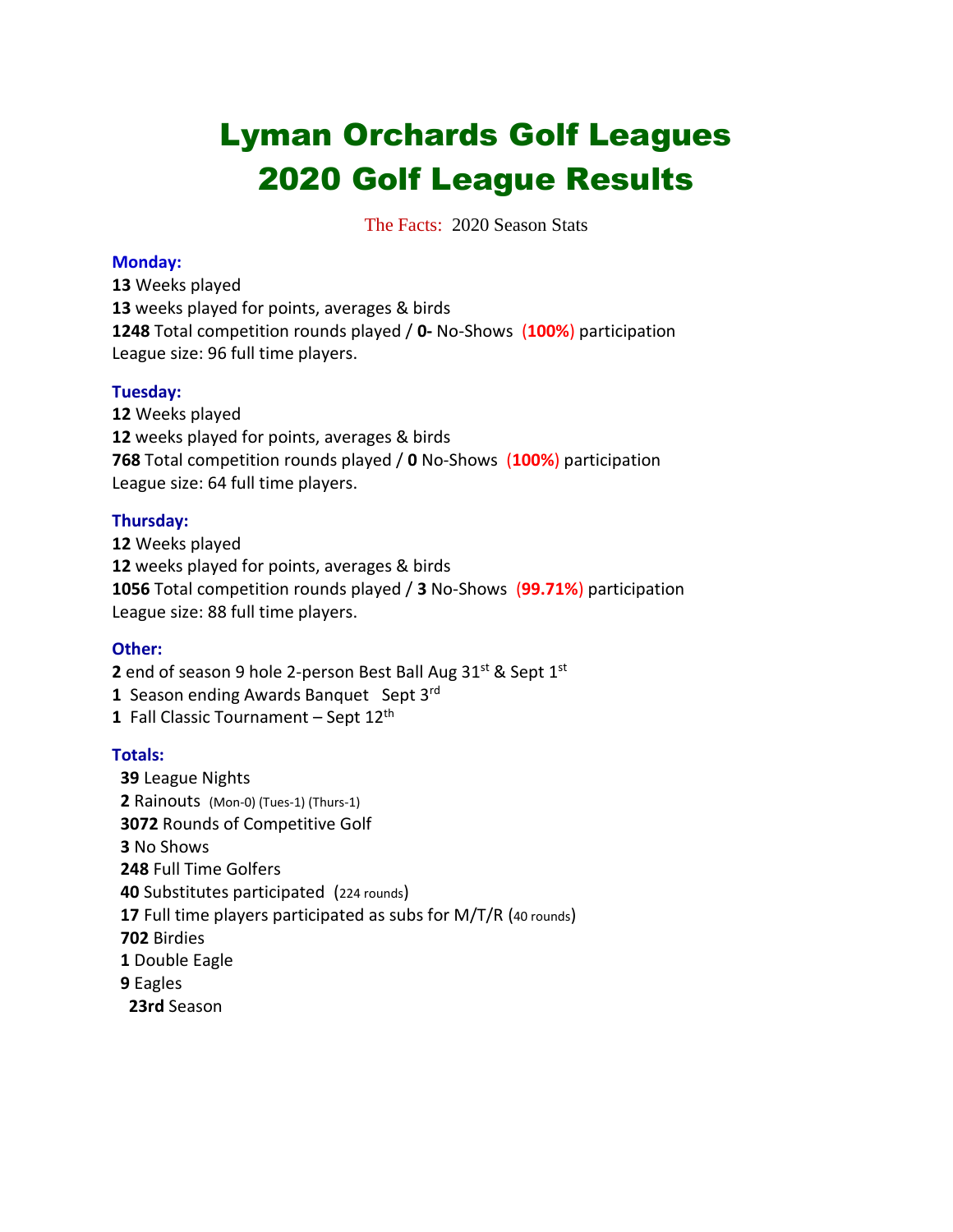A very special thank you to all of the substitutes that participated in the Monday, Tuesday and Thursday night golf leagues and helped to make this year another great success!

# Substitute Stats

### Combined Monday Tuesday & Thursday Stats

**224** rounds of golf were played by **57** different subs / 40 Subs + 17 Backups **213.0** total points were contributed by the subs. **110.0** match points / **103.0** net points **43** Birdies were made by the subs.

|                | <b>Top 10+ Substitutes</b> | <b>Rounds</b> | <b>Points</b> | <b>Birds</b> |
|----------------|----------------------------|---------------|---------------|--------------|
| 1              | Ed Haesche                 | 20            | 17.5          | 5            |
| $\overline{2}$ | Andy Meiman                | 14            | 21.5          | 2            |
| 3              | Erin Kinney                | 13            | 13            | 5            |
| 4              | Steve Smith                | 12            | 12.5          |              |
| 5              | Jeff Hunt                  | 10            | 8             |              |
| 6              | Mick Marczuk               | 9             | 10.5          | 5            |
| 7              | Pete Bannon                | 8             | 8             |              |
| 8              | <b>Bill Lyons</b>          | 8             | 8.5           |              |
| 9              | <b>Curt Anderson</b>       |               |               | 2            |
| 10             | Giulio Gallarotti          |               |               | 3            |

# Perfect Attendance 2020 (133)

Due to the Covid 19 Pandemic the 2020 season was shortened from 19 to 13 weeks

The number of players having perfect attendance skyrocketed due to no one traveling for vacations, business or attending personal functions.

Perfect attendance by league night. Monday – 54 Tuesday – 31 Thursday - 48

Congratulations to **Sharon Churma** who continues her streak to 18 years straight.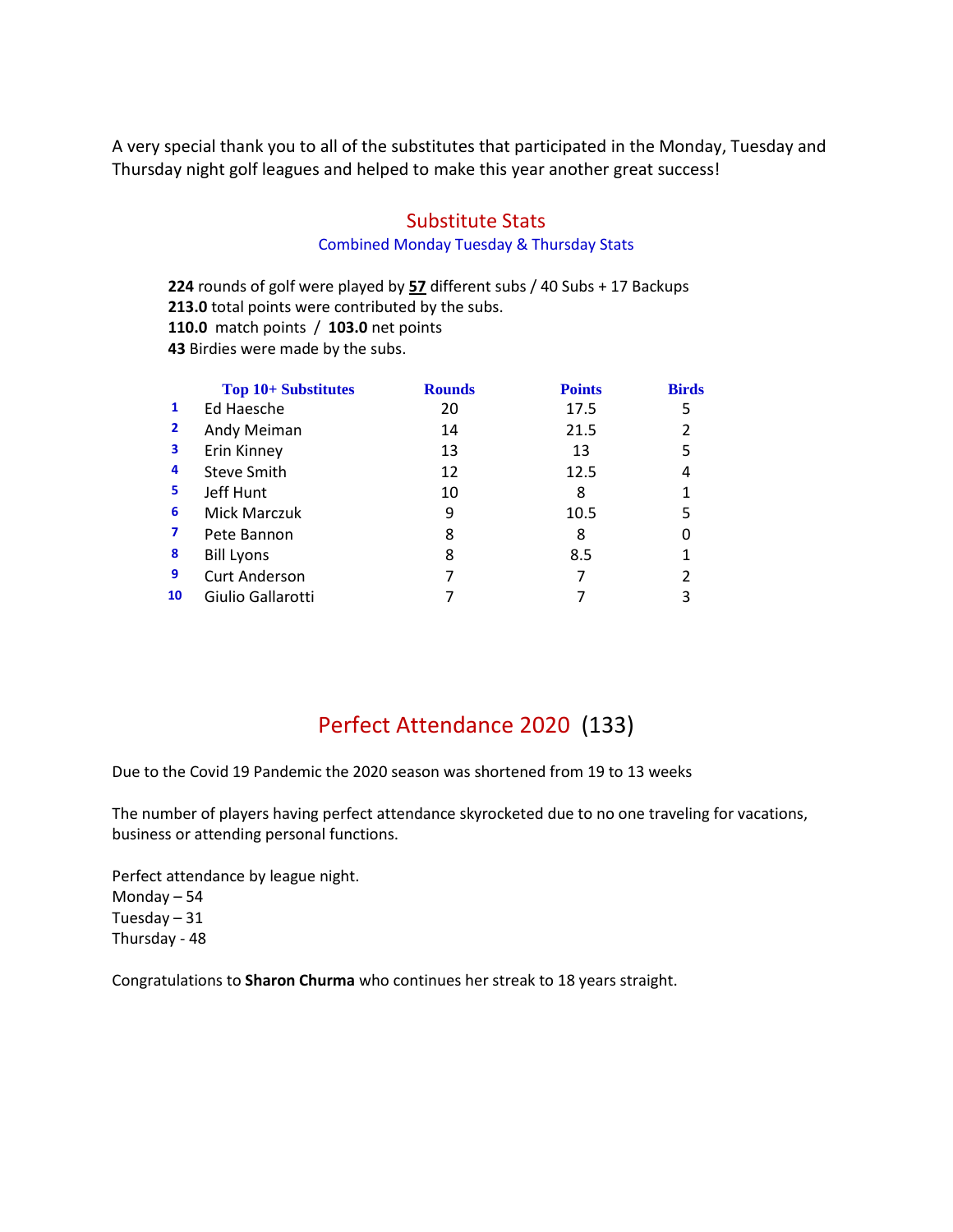# Birdies / Eagles / Aces / Double Eagle

**702 Birdies 9 Eagles 1 Double Eagle**

And what a year it was for the record books

- 1) In a season shortened to just 13 weeks the Monday night league set a new record of **298** birdies, 7 more than the 291 set in 2018. At the pace the Monday night league was progressing they had a legitimate chance of reaching 400.
- 2) On June 15<sup>th</sup> 2020 the Monday league also broke a record from 2010 by scoring 37 birdies and 3 eagles in one night.
- 3) Ted Mascaro set a new record on July 13<sup>th</sup> by scoring 4 consecutive birdies on the back nine of the Jones course on holes 14,15,16,17.
- 4) On July 30<sup>th</sup> Kevin Kelly made the  $1<sup>st</sup>$  Double Eagle in league history on the Jones #12.

| <b>Double Eagle</b> | <b>Kevin Kelly</b> | Jones #12 July 30th |
|---------------------|--------------------|---------------------|
|---------------------|--------------------|---------------------|

#### **Eagles** (9)

| 6/1  | Mark Smelski      | Jones #12  |
|------|-------------------|------------|
| 6/15 | Jerry Withinton   | Player #14 |
| 6/15 | Steve Smith       | Player #17 |
| 6/15 | Dave Doleys       | Player #17 |
| 7/9  | <b>Steve Egan</b> | Player #8  |
| 7/15 | George Baldwin    | Jones #18  |
| 7/16 | Lynn Campbell     | Jones #12  |
| 8/3  | Joe Forrester     | Jones #12  |
| 8/10 | Greg Millett Sr   | Jones #9   |
|      |                   |            |

| <b>Birds</b> | <b>Monday</b>      |     |       | <b>Tuesday</b>    |     | <b>Thursday</b> |                      |     |  |
|--------------|--------------------|-----|-------|-------------------|-----|-----------------|----------------------|-----|--|
| Top 4        | Name               | Tot | Top 5 | Name              | Tot | Top 4           | Name                 | Tot |  |
|              | Pete Rommel        | 18  |       | Marc Savoie       | 9   | 1               | Kevin Kelly          | 13  |  |
|              | Dave Javor         | 11  |       | Alan Stein        | 8   |                 | Mike Torda           | 13  |  |
| 3            | George Baldwin     | 9   | 3     | Jeff Bradley      |     | 3               | <b>Wayne Burgess</b> | 10  |  |
| 4            | <b>Ted Mascaro</b> | 9   | 4     | Eric Bernard      |     | 4               | Jeff Bradley         | 8   |  |
|              |                    |     |       | <b>Bob Gulley</b> |     |                 |                      |     |  |

#### **Monday**

| Birds By Holes<br>Total 298 |          |   |   |           |    |          |   |          |           |    |          |             |    |        |         |    |                 |    |     |
|-----------------------------|----------|---|---|-----------|----|----------|---|----------|-----------|----|----------|-------------|----|--------|---------|----|-----------------|----|-----|
| Hole#                       | <u>.</u> | - | ◡ |           | ັ  |          |   | o        | a<br>╯    | 10 | 11<br>ᅩᆂ | $\sim$<br>ᅩ | 13 | 14     | 15      | 16 | <u>ь</u><br>. . | 18 |     |
| Jones                       | ◡        | ᆠ |   | 1 E<br>LJ | ບ  | 11<br>ᆠᆂ |   |          | $-$<br>-- |    | ∽<br>-   | ັ           |    | ∽<br>٠ | -<br>-  | 10 | . .<br>∸        |    | 143 |
| Player                      | 14       |   |   |           | 14 | 16       | u | 1.<br>IJ | ິດ<br>٥   |    |          | -           |    | ີ      | ິດ<br>٥ |    | 16              |    | 155 |

#### **Tuesday**

| Birds By Holes |        | Total. | 169   |   |         |    |    |    |          |          |                  |    |                |    |               |    |            |
|----------------|--------|--------|-------|---|---------|----|----|----|----------|----------|------------------|----|----------------|----|---------------|----|------------|
| Hole#          | -      | -      | -<br> |   |         | Ο  | a  | 10 | 11<br>-- | <u>_</u> | $1^{\circ}$<br>∸ | 14 | <u>—</u><br>כב | 16 | -<br><b>.</b> | 18 |            |
| Jones          |        |        | -     | - | -       | 4  | 10 |    | -        | -        | -                |    | -              | -  | ◡             |    | --<br>ו כ  |
| Player         | -<br>- |        |       |   | ຳ<br>ᅩᄼ | 10 | -  | -  |          | --       | о                | 10 | 13             |    | ᆠ             |    | 112<br>ᆠᆂᄼ |

#### **Thursday:**

Birds By Holes Total 235

| Hole#  | -      | -<br>-    |        |    |                                |    |                            | <br>-           | $\sqrt{ }$<br>ᆚ | $\overline{A}$<br>-- | ∽<br>ᅩᄼ | -- | 14 | $\overline{a}$ $\overline{b}$<br>-- | 16 | -<br><b>. .</b> | ۰<br>ΠŌ |                        |
|--------|--------|-----------|--------|----|--------------------------------|----|----------------------------|-----------------|-----------------|----------------------|---------|----|----|-------------------------------------|----|-----------------|---------|------------------------|
| Jones  | ∽<br>ັ | . .<br>πn | -      | 14 |                                |    | $\overline{ }$<br>o<br>ᅟᅩᇰ | $-$<br><b>.</b> | -               | -<br>-               |         |    | ∼  | -                                   | -  |                 |         | $\sim$<br>-- <i>--</i> |
| Player | 10     |           | -<br>÷ |    | $\overline{\phantom{0}}$<br>ᅩᄼ | 20 | $\sim$<br>, ,<br>$\sim$    | ∽               |                 | -                    | -       |    | -  | -                                   |    | -               |         | ר רו<br>ᆠᄼ             |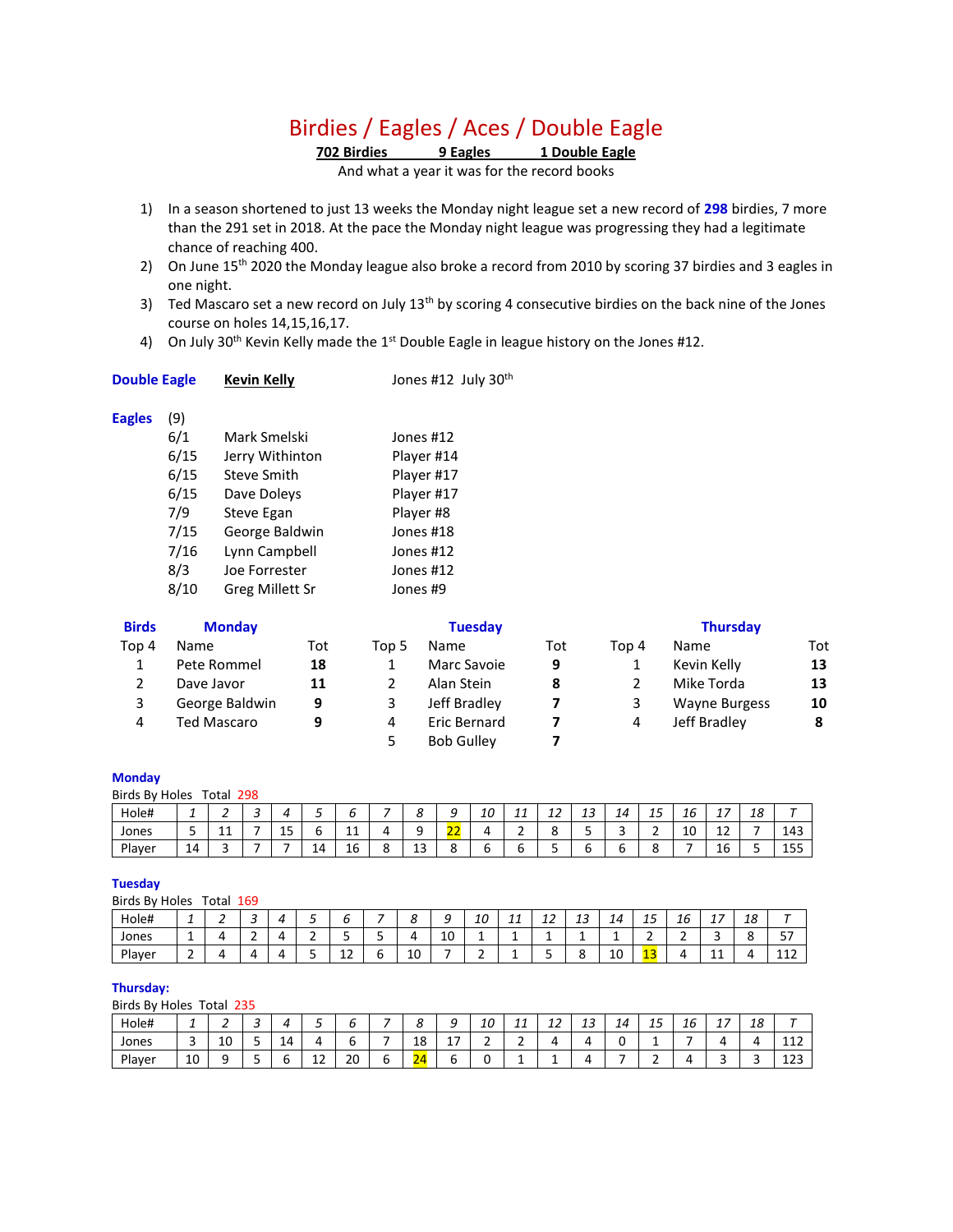# **Birdies Continued**

**3 Birdie Nights:** The following golfers scored 3 birds in one nine hole round.

| Monday   | Pete Rommel (2)              | Rvan Boroski | Rich Sklenka |                            |  |
|----------|------------------------------|--------------|--------------|----------------------------|--|
| Tuesday  | Steve Stimpson               | Jeff Bradlev |              |                            |  |
| Thursdav | Norm Manemeit (2) Mike Torda |              | Kevin Kelly  | Wayne Burgess Bruce Howard |  |

Facts: Full Time Players

Mondays – 80 different players had a bird / 19 players had a two birdie night

Tuesdays - 51 different players had a bird / 12 player had a two birdie night

Thursdays – 67 different players had a bird / 18 players had a two birdie night

# **20 Point Club**

 Due to the shortened season reaching the 20 point mark was extremely difficult Congratulations to just 2 players for reaching 20 points in a season

| # | <b>Plaver</b>              | <b>Points</b> | Rounds |
|---|----------------------------|---------------|--------|
|   | George Baldwin (Monday)    | 20.5          | 13     |
|   | Eric Vandervliet (Tuesday) | 20.0          | 12     |

# Team Awards

**3**

**rda** / Curtin 64 \$10

| <b>Monday</b>                                         |                           |      |      |                 |                            |    |      |
|-------------------------------------------------------|---------------------------|------|------|-----------------|----------------------------|----|------|
| Team 5 <sup>th</sup> Point                            |                           |      |      |                 | <b>Team Low Net Player</b> |    |      |
| 1 <sup>st</sup>                                       | Smelski / Kane            | 11   | \$40 | 1 <sup>st</sup> | Adinolfi / Filardi         | 56 | \$40 |
| 2 <sub>nd</sub>                                       | S Campbell / D Javor      | 10.5 | \$20 | 2 <sub>nd</sub> | D Manemeit / Deegan        | 61 | \$20 |
| 3 <sup>rd</sup>                                       | L Campbell / Barton       | 9.5  | \$10 | 3 <sup>rd</sup> | Fitzsimmons / Schultz      | 61 | \$10 |
|                                                       | <b>Team Low Net Jones</b> |      |      |                 |                            |    |      |
| 1 <sup>st</sup><br>2 <sub>nd</sub><br>3 <sup>rd</sup> | 5 way Tie                 | 65   | \$14 |                 |                            |    |      |
| <b>Tuesday</b>                                        |                           |      |      |                 |                            |    |      |
| Team 5 <sup>th</sup> Point                            |                           |      |      |                 | <b>Team Low Net Player</b> |    |      |
| 1 <sup>st</sup>                                       | D Ianniello/B Ianniello   | 10   | \$40 | 1 <sup>st</sup> | Miller / Saitta            | 60 | \$40 |
| 2 <sub>nd</sub>                                       | Daley/Wygonik             | 10   | \$20 | 2 <sub>nd</sub> | Teran / Ginsburg           | 61 | \$20 |
| 3 <sup>rd</sup>                                       | Eric & Tom Vandervliet    | 9.5  | \$10 | 3 <sup>rd</sup> | Stimpson / Farley          | 62 | \$10 |
|                                                       | <b>Team Low Net Jones</b> |      |      |                 |                            |    |      |
| 1 <sup>st</sup>                                       | Bradley / Reardon         | 60   | \$40 |                 |                            |    |      |
| 2 <sub>nd</sub>                                       | Lassila / Brophy          | 63   | \$20 |                 |                            |    |      |
| 3 <sup>rd</sup>                                       | Crane / Ruder             | 64   | \$10 |                 |                            |    |      |
| <b>Thursday</b>                                       |                           |      |      |                 |                            |    |      |
| Team 5 <sup>th</sup> Point                            |                           |      |      |                 | <b>Team Low Net Player</b> |    |      |
| 1 <sup>st</sup>                                       | P Heimann / Harrison      | 11.5 | \$40 | 1 <sup>st</sup> | Philipse / Arpaia          | 55 | \$40 |
| 2 <sub>nd</sub>                                       | Kelly/Mastrogiacomo       | 10.5 | \$20 | 2 <sup>nd</sup> | Volpe / Tillson            | 59 | \$20 |
| 3rd                                                   | Torda / Curtin            | 10.0 | \$10 | 3 <sup>rd</sup> | P Heimann / Harrison       | 59 | \$10 |
|                                                       | <b>Team Low Net Jones</b> |      |      |                 |                            |    |      |
| 1 <sup>st</sup>                                       | Philipse / Arpaia         | 61   | \$40 |                 |                            |    |      |
| 2 <sub>nd</sub>                                       | Brooder / Stevens         | 62   | \$20 |                 |                            |    |      |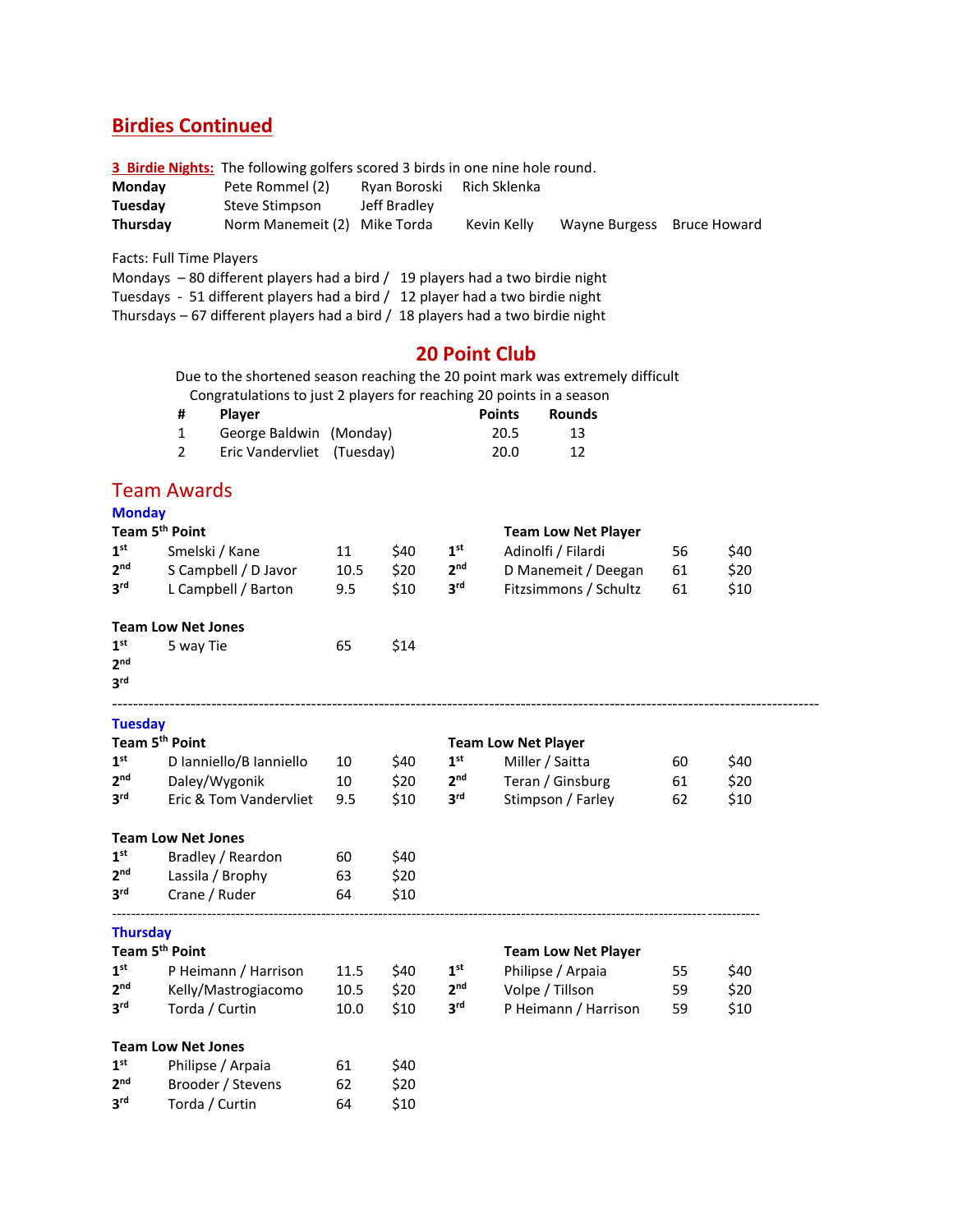# Individual Awards  $1^{st}$  (\$30) & 2<sup>nd</sup> (\$20) place posted below in each category

Monday:

| <b>Total Points</b><br>George Baldwin<br>Norm Manemeit | <b>Match Points</b><br>Rich Sklenka<br>Shawn Campbell | <b>Net Points</b><br>Rob Rzepko<br>Jim Sweeney | <b>Net Average</b><br><b>Mark Fitzsimmons</b><br>Frank Corniello | <b>Birdies</b><br>Pete Rommel<br><b>Ted Mascaro</b> |
|--------------------------------------------------------|-------------------------------------------------------|------------------------------------------------|------------------------------------------------------------------|-----------------------------------------------------|
| Tuesday                                                |                                                       |                                                |                                                                  |                                                     |
| <b>Total Points</b>                                    | <b>Match Points</b>                                   | <b>Net Points</b>                              | <b>Net Average</b>                                               | <b>Birdies</b>                                      |
| Eric Vandervliet                                       | Matt Bussolari                                        | Amy Farley                                     | Joy Reardon                                                      | Marc Savoie                                         |
| Dave Janniello                                         | <b>Tom Vandervliet</b>                                | John Saitta                                    | Mike Tantorski                                                   | Alan Stein                                          |
| Thursday:                                              |                                                       |                                                |                                                                  |                                                     |
| <b>Total Points</b>                                    | <b>Match Points</b>                                   | <b>Net Points</b>                              | <b>Net Average</b>                                               | <b>Birdies</b>                                      |
| Don Millett                                            | Ryan Boroski                                          | Dick Harrison                                  | Jim Wagner                                                       | Kevin Kelly                                         |
| Dave Jetmar                                            | Dave Javor                                            | Stephen Haeckel                                | Paul Heimann                                                     | Mike Torda                                          |

# 2020 Most Improved Golfers

| Mondav          |  |
|-----------------|--|
| <b>Tuesday</b>  |  |
| <b>Thursday</b> |  |

Pete Rommel **Eric Vandervliet** Jim Wagner

-------------------------------------------------------------------------------------------------------------------------------------------------------------------------------------

# Team Awards / Trophies

| Monday $1^{st} - 4^{th}$ |          |                                |  |  |
|--------------------------|----------|--------------------------------|--|--|
| Champions-               | Team #33 | Shawn Campbell & Dave Javor    |  |  |
| 2 <sup>nd</sup> Place    | Team #42 | Mike Bartolotta & Rich Sklenka |  |  |
| Runnerups                | Team # 3 | George Baldwin & Craig Lundell |  |  |
| Runnerups                | Team #24 | Mark Smelski & Mike Kane       |  |  |
|                          |          |                                |  |  |

# **Tuesday 1st – 4 th**

| Team #12  | Dave Ianniello & Bill Ianniello    |
|-----------|------------------------------------|
| Team #3   | Dave Doleys & Alan Mikulski        |
| Team #19  | Marc Savoie & David Perregaux      |
| Team # 25 | Tom Vandervliet & Eric Vandervliet |
|           |                                    |

# **Thursday 1st – 4 th**

| Champions-  | Team #   | Kevin Kelly & Matt Mastrogiacomo |
|-------------|----------|----------------------------------|
| $2nd$ Place | Team #   | John Fetherston & John Jillson   |
| Runnerups   | Team #8  | Dick Harrison & Paul Heimann     |
| Runnerups   | Team #40 | Ralph Brooder & Gary Stevens     |
|             |          |                                  |

-------------------------------------------------------------------------------------------------------------------------------------

--------------------------------------------------------------------------------------------------------------------------